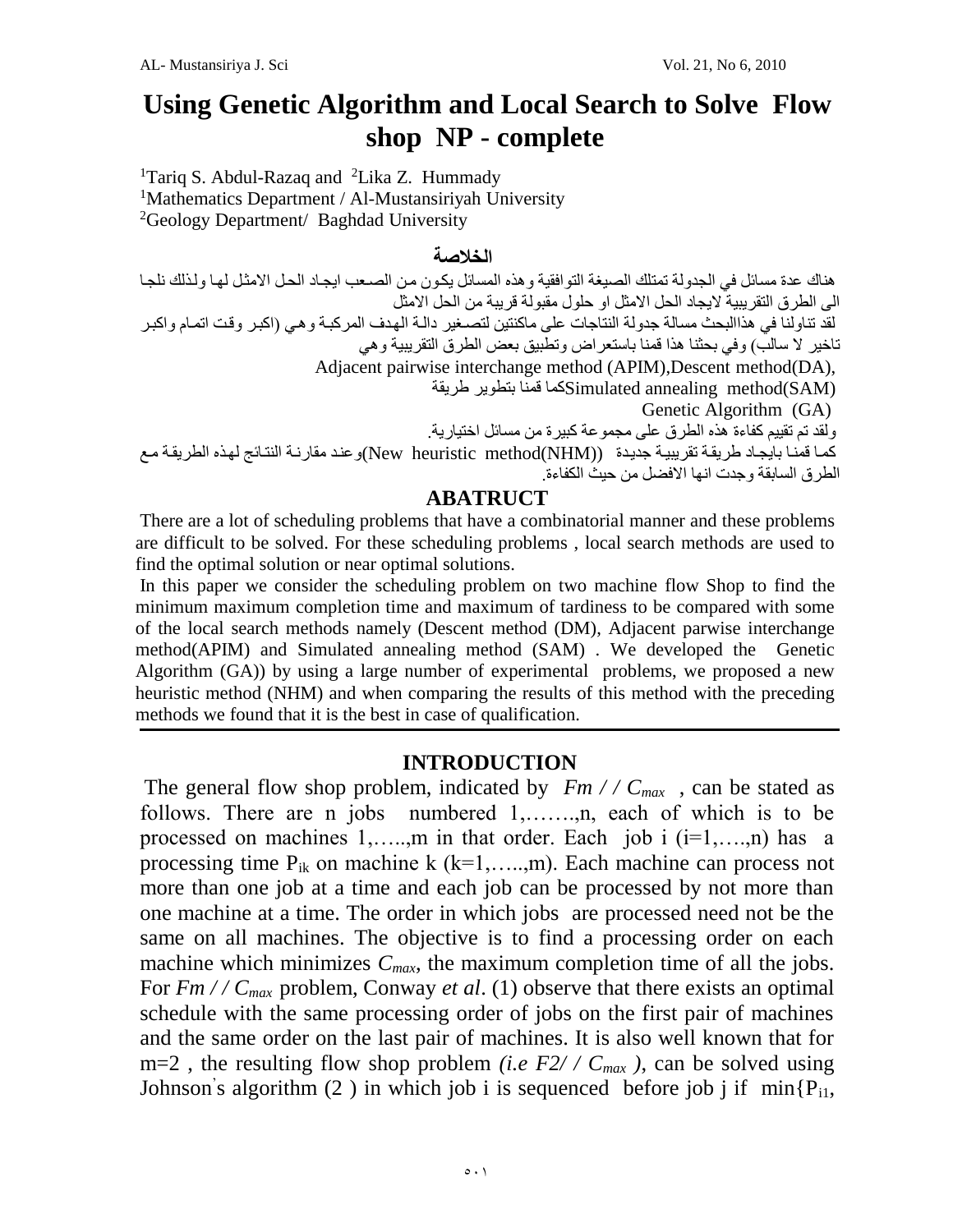$P_{i2}$   $\leq$  min $\{P_{i2}, P_{i1}\}\$ . Note that using other criteria usually leads to NP-hard problems for example *F2 /* / Lmax (Lenstra et al.(3) ). That leads to use local search methods, which ten toward but do not guarantee the finding of optimal solution for any instance of an optimization problem.

Recently, there has been considerable excitement about the success of a new family of algorithms in attacking notoriously difficult (NP-hard) computational problems such as traveling salesman and resource-constrained scheduling,(4). These are so-called "genetic algorithms" (GA,s) use concepts drawn from the theory of evolution to "breed" progressively better solutions to problems with very large solution spaces.

#### **Problem Formulation**

To state our scheduling problem more precisely, we are given n jobs which are numbered 1, …, n. All jobs are available for processing at time zero and are to be processed on machines **A** and **B** in that order during uninterrupted processing times  $a_i$  and  $b_i$  respectively. The objective is to find a processing order of the jobs that minimizes the composition objective function (maximum of completion time and maximum of tardiness on the second machine), this objective function is denoted by  $(C_{max} + T_{max})$ . Using the three field classification suggested by Graham et al.(5), this problem denoted as  $F2$  / /  $C_{max}$ +  $T_{max}$ . The problem under investigation is known to be NPcomplete,

since *F2 / /T<sub>max</sub>* is NP-complete (Lenstra *et al.*(3)). Given any sequence  $\pi$  =  $(\pi(1), \ldots, \pi(n))$ , the minimum completion times  $C^A$  $_{\pi(1)}^A$  and  $C_{\pi(1)}$  of the first job  $\pi(1)$  in the sequence on the first and second machines are equal to  $a_{\pi(1)}$  and  $a_{\pi(1)} + b_{\pi(1)}$  respectively. The minimum completion times of any other job  $\pi(i)$ , (i=2,…,n) on the first and second machines are given by

$$
C_{\pi(i)}^A = C_{\pi(i-1)}^A + a_{\pi(i)}
$$
 and  $C_{\pi(i)} = \max \{ C_{\pi(i)}^A, C_{\pi(i-1)} \} + b_{\pi(i)}$ 

respectively, hence the tardiness for each job  $\pi(i)$ , i=1,...n on the second machine is given by  $T_{\pi(i)} = max \{ C_{\pi(i)} - d_{\pi(i)}$ , 0 *}* where the d  $_{\pi(i)}$  is the due date of job  $\pi(i)$ . The objective is to find a schedule  $\sigma(\sigma(1),...,\sigma(n))$  of the jobs that minimize the total cost  $Z(\sigma)$ . Our problem (P) can formally be stated as

$$
\begin{aligned}\n\mathbf{A} & \lim_{\delta \to \mathbf{\sigma}} \{ Z(\sigma) \} = \text{Min} \{ C_{\text{max}} + T_{\text{max}} \} \\
\text{s.t.} \quad C_{\sigma(1)} &= C_{\sigma(1)}^A + b_{\sigma(1)} \\
C_{\sigma(i)} &= \text{Max} \{ C_{\sigma(i)}^A, C_{\sigma(i-1)} \} + b_{\sigma(i)} \quad i = 2, \dots, n \\
C_{\text{max}} &= C_{\sigma(n)}\n\end{aligned}\n\tag{P}
$$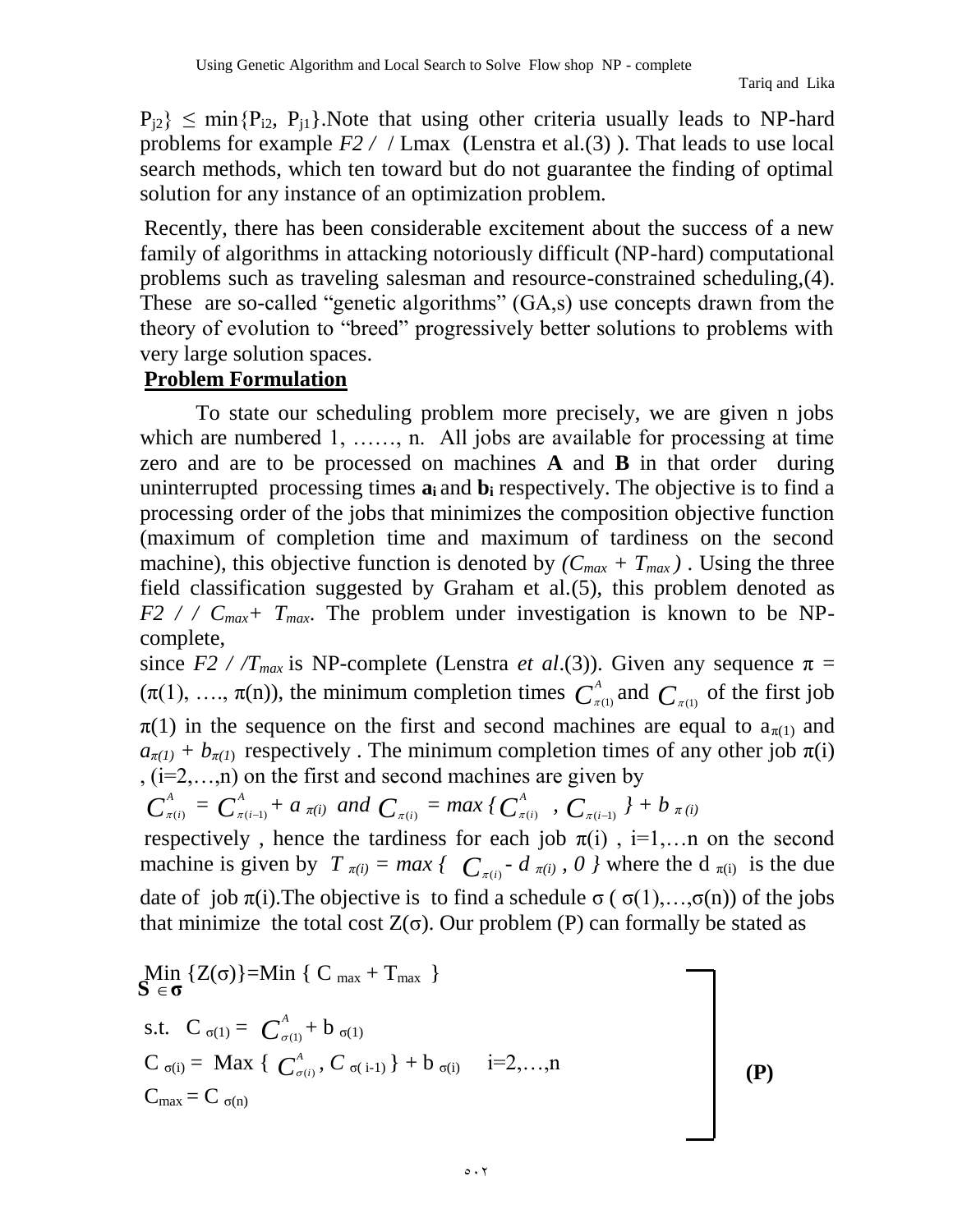$T_{\sigma(i)} \geq C_{\sigma(i)} - d_{\sigma(i)}$  i=1,....n

 $T_{\text{max}} = \text{Max} \{T_{\sigma(i)}\}$ 

Where  $\sigma(i)$  denotes the position of job i in the ordering  $\sigma$  and S denotes the set of all sequences.

The following special cases yields optimal solutions for our problem (P).

**Case (1)**: The sequence which is obtained by Johnson's rule is optimal for the contract of the contract of the contract of the contract of the contract of the contract of the contract of the contract of the contract of the contract of the contract of the contract of the contract of th

F2 / / $C_{\text{max}}+T_{\text{max}}$  problem if T<sub>i</sub>=o for each job i(i=1,...,n).

**Proof** : Since all jobs are early or completed on time this mean that there are no tardiness (i.e.  $T_i = o$  for each i ) and hence  $T_{max} = 0$ , and our problem F2 //  $C_{\text{max}} + T_{\text{max}}$  is reduced to F2 //  $C_{\text{max}}$  which can be solved by Johnson's rule  $(J.R)(2)$ .

> **Case (2):** The sequence which is obtained by Johnson's rule is optimal for the state of  $\sim$  for  $\sim$

F2 / / $C_{\text{max}}$  +T<sub>max</sub> problem If di =d for each i (i=1,...n).

**Proof:** Let  $\sigma = (1,...,n)$  be the sequence obtained by Johnson's rule (J.R) and the minimum C<sub>max</sub> is given by : C<sub>max</sub> = max {C<sub>n-1</sub>,  $C_n^A$  $\begin{bmatrix} A \\ n \end{bmatrix} + b_n$ 

where  $C_{n-1}$  is the completion time of job n-1 on machine B,  $C_n^A$  $\int_{n}^{A}$  is the completion time of job n on machine A,  $b_n$  is the processing time of the last job n on machine B. For each job  $i \in \sigma$ ,  $T_i = max{C_i-d,0}$  and hence the maximum tardiness  $T_{max} = C_{max} - d$ , which is less than or equal to the maximum tardiness given by any other sequence  $\pi \neq \sigma$ . Hence  $\sigma$  is optimal for F2 /  $/C_{\text{max}} + T_{\text{max}}$ .

## **Drived the Upper and Lower bounds for the problem(P)**

Consider the two machine flow-shop problem to minimize the composition objective function the maximum of completion time and maximum of tardiness  $(C_{\text{max}} + T_{\text{max}})$ . This problem is clearly NP-hard since the simpler version F2 / /  $T_{max}$  is already NP-hard (6). It is well known that computation can be reduced by using a heuristic to find a good solution to act as an upper bound(UB). Also a simple techniques is used to obtain a lower bound (LB) for our problem (P).

## **1. Upper bound (UB)**

We can find upper bound (UB) for our problem (p) by using Johnson's rule (J.R), since Johnson's rule gives the optimal solution to the important part  $C_{\text{max}}$  of this problem.

### **2. Lower bound (LB)**

Decomposition of the problem and derivation of lower bound (LB). Now consider again the formulation of the problem(P), we decompose the problem into two subproblems with a simpler structure. Then the lower bound (LB) of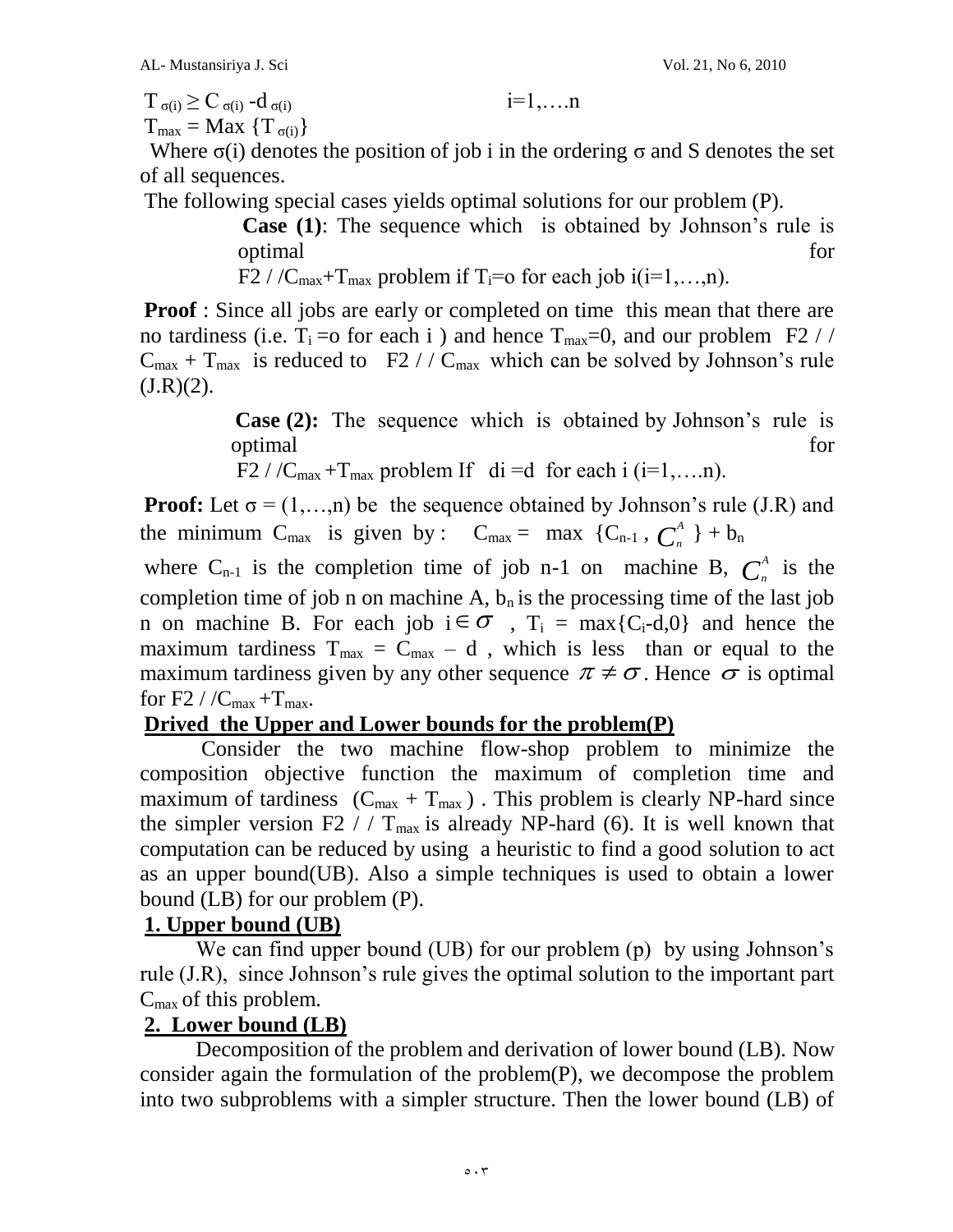the problem (P) is the sum of the minimum value of the subproblem  $(P_1)$  and the lower bound of the subproblem  $(P_2)$ .

$$
Z_{1} = \min_{\sigma \in S} \{C_{\max}\}
$$
\n
$$
C_{\sigma(1)} = C_{\sigma(1)}^{\Delta} + b_{\sigma(1)}
$$
\n
$$
C_{\sigma(i)} = \text{Max} \{ C_{\sigma(i)}^{\Delta}, C_{\sigma(i-1)} \} + b_{\sigma(i)} \quad i=2,...,n
$$
\n
$$
C_{\max} = C_{\sigma(n)}
$$
\nAnd\n
$$
Z_{2} = \min_{\sigma(i)} T_{\max}
$$
\n
$$
S.t.
$$
\n
$$
T_{\sigma(i)} \ge C_{\sigma(i)} - d_{\sigma(i)}
$$
\n
$$
i=1,...,n
$$
\n
$$
T_{\max} = \text{Max} \{T_{\sigma(i)}\}
$$
\n
$$
T_{\sigma(i)} \ge 0
$$
\n
$$
(P_{2})
$$

It is clear from the decomposition that  $(P_1)$  and  $(P_2)$  have simpler structures than  $(P)$ , and thus appear easily to solve optimality for  $(P_1)$  (i.e.  $(P_1)$ ) is solved by Johnson's rule), and a lower bound can be obtained for  $(P_2)$  by using the relaxation theqniquies . The lower bound for  $(P_2)$  is obtained as follows. Let  $b_i$ =0 for each job i and the resulting problem is  $1 // T<sub>max</sub>$  which is solved by EDD rule ( the job i is sequenced before job j if di  $\leq$  dj (i, j=1,...n), let LBT= min  $\{T_{max}\}\$ for  $(P_2)$ . Hence LB=  $Z_1$  + LBT.

An optimal solution for each test problem (with  $n < 30$ ) is obtained by branch and bounds (BAB) method were applied to scheduling problems by Ignall and Scharge (7) and Lomnicki(8). The branch and bound finds  $s^*$  by implicit enumeration all  $s \in S$  through examination of smaller subsets of the set of feasible solutions S. These subsets can be treated as sets of solutions of corresponding subproblems of the original problem.

This method is determined by the following procedures:

**I-The branching procedure***:* This describes the method to partition a subset of possible solution. These subsets can be treated as a set of solutions of corresponding subproblems of the original problem.

**II-The bounding procedure***:* This indicates how to calculate a lower bound(LB) on the optimal solution value for each subproblem generated in the branching process.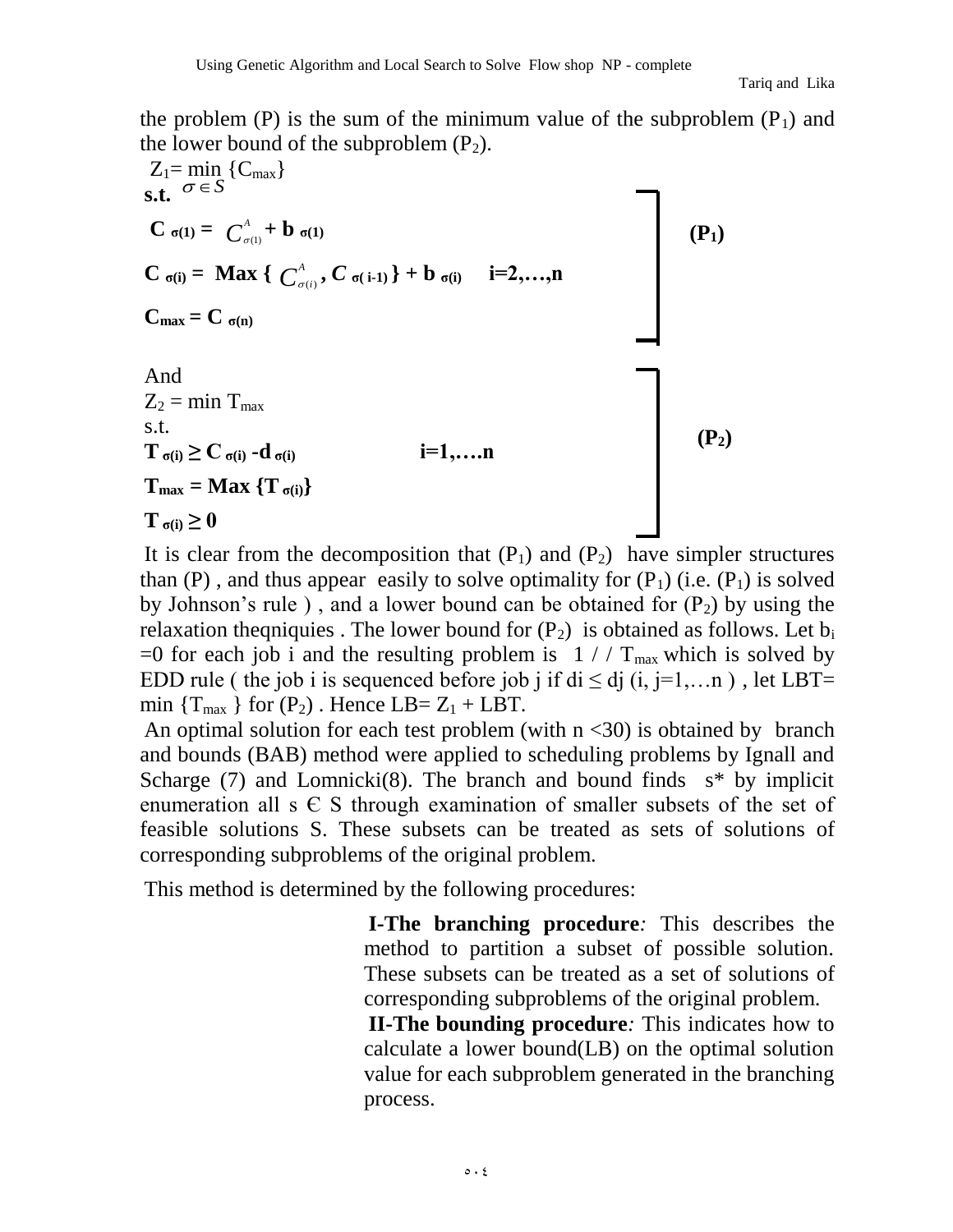**III-The search strategy***:* This strategy describes the method of choosing a node of the search tree to branch from it, we usually branch from a node with the smallest lower bound (LB) among the recently created nodes.

### **The New Heuristic Method(NHM)**

It is well known that the complete enumeration methods generate one by one all the possible feasible solutions searching for an optimal solution and eliminate the non -optimal solutions. Suppose we are given n jobs to be process on m machines, in this case, there exists  $(n!)^m$  possible ordering of the jobs. Clearly, using this method searching for an optimal schedule is not suitable even for small n and m. Thus, we introduce a new heuristic for the two machine flow shop problem where the objective is to minimize the maximum completion time and maximum tardiness of jobs. An improved heuristic method for complete enumeration methods has been constructed. The method appears to be difficult to give through extensive empirical runs failed to generate even a single counter example which has not optimal or near optimal solution. This leads to an interesting observation, that the developed heuristic method, will yield optimal solutions in most instances of the extensive empirical runs performed by us. We expect that this new heuristic would produce optimal solutions for most of other instances too. In the following we shall give the outline of this heuristic:

**Step 1**: Start with counter  $=0$ 

**Step 2**: Find the initial solution s.

**Step3**: Calculate the values of UB and LB ( such that the initial solutions for UB).

**Step4**: Find the neighborhoods (Using subalgorithm) and compute costs for the neighborhoods.

**Step 5**: If all costs  $>$  UB then go to step (4).

**Step 6**: Register costs in the result file .

**Step7**: If costs  $\leq$  (UB+LB)/2 then register costs in Quick file and let counter = counter +1. Otherwise (i.e.  $Cost > (UB+LB)/2$ , go to step (10).

**Step 8**: If counter  $=5$  then go to step (11).

**Step9:** Go to step (4).

**Step10**: Choose minimum of result file and go to step (12).

**Step11**: Chose minimum of Quick file.

**Step12**: End.

Where in this heuristic,

**Cost** : The value of the objective function( $C_{\text{max}} + T_{\text{max}}$ ).

**Result:** A file for results with cost less than UB.

**Quik** : A file for results with cost less than (UB+LB)/2.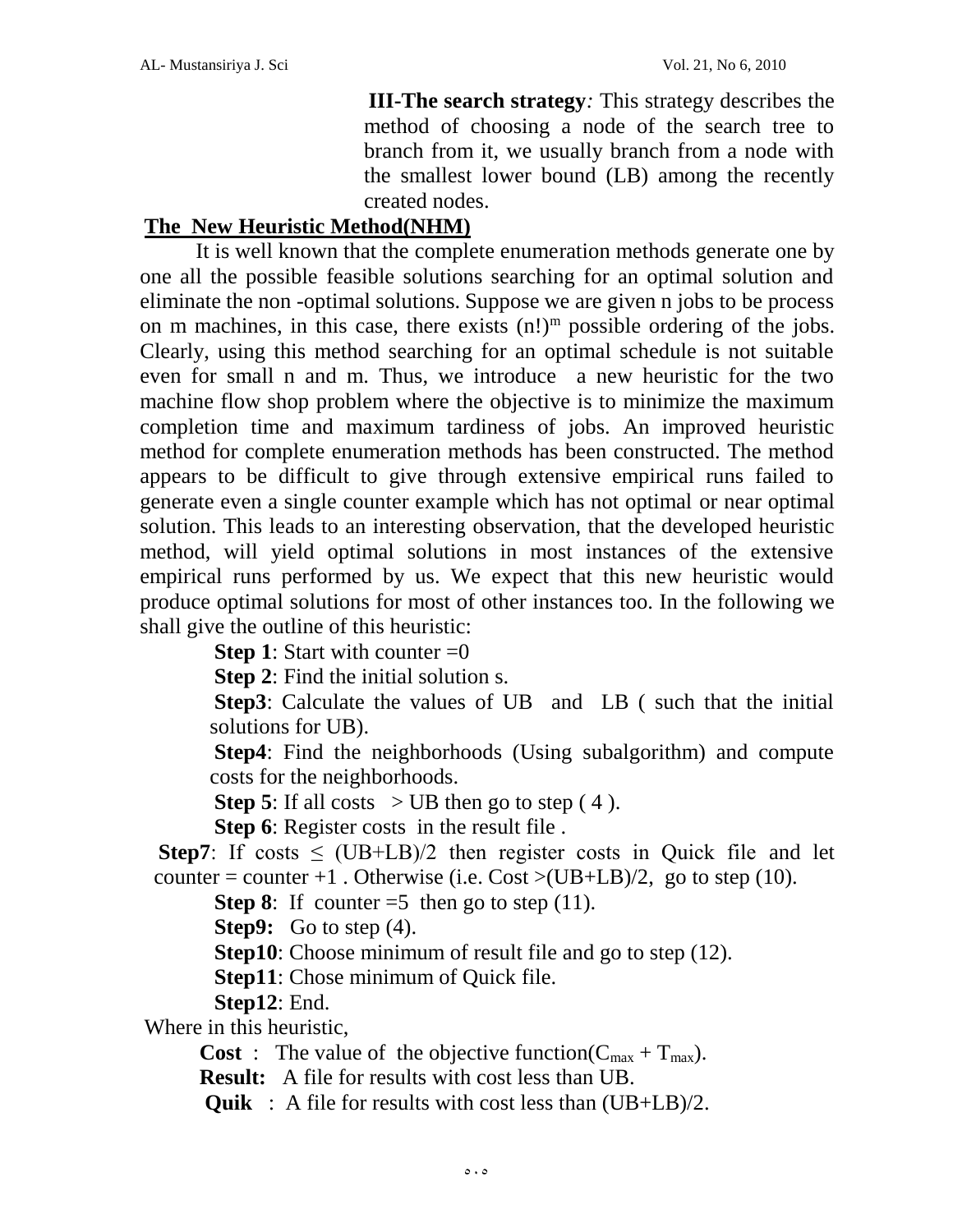Tariq and Lika

**Counte**r: A counter for good solutions in Quick file. *Neighborhoods Subalgorithm* 

**Setp1** : for i= 1 to 25

**Step2** : Exchange single job.

**Step3**: Exchange each job with the last one.

**Step4**: Exchange adjacent jobs.

**Step 5**:Exchange the first with the last one .

**Step6**: Exchange each job with the first one.

S**tep7**: Next.

## **The Genetic Algorithm (GA):**

Genetic algorithm (GA) was firstly introduced by Holand , as a highly robust strategy. It may be viewed as population based algorithm, that constructs solutions by combining others. It is based on genetic process of biological organisms. In contrast to the single current solution in neighborhood search, a genetic algorithm works with a population of solutions, where each solution may not be selected and others may appear several times. Solutions are chosen from the mating pool according to fitness values, where better quality solutions are assigned a higher fitness. The following steps describe structure of GA:

### **Step 1***: Initialization*

Generate random initial population of m individuals (solutions) and evaluate fitness values for each of them. In this paper, we start with different values of m. The initial population can be generated at random or can be constructed by using heuristic methods.

### **Step 2***: New Population:*

Create a new population by repeating the following steps untill the new population is completed:

### **a) Selection**

The selection of parents to create the next generation is based on the fitness of individual. The probability of selection of any individuals is proportional to its fitness, thus, the better fitness individuals are more likely to be selected for reproduction. The reproduction operator uses the fitness values for the selection of solutions. Solutions with higher fitness values tend to have more of their copies at the next generation. When the objective is to minimize a function, objective function value can not be directly used for the fitness values. One way to overcome this problem is to transform the objective function value  $(Z_i)$ to fitness value  $(f_i)$ . A classic method for transformation is subtracting the objective function value from an arbitrary large constant,(determine this large constant as the largest objective function value in the current population).

The selection operator may be implemented in an algorithmic form in a number of ways. In this study, we have used roulette wheel selection which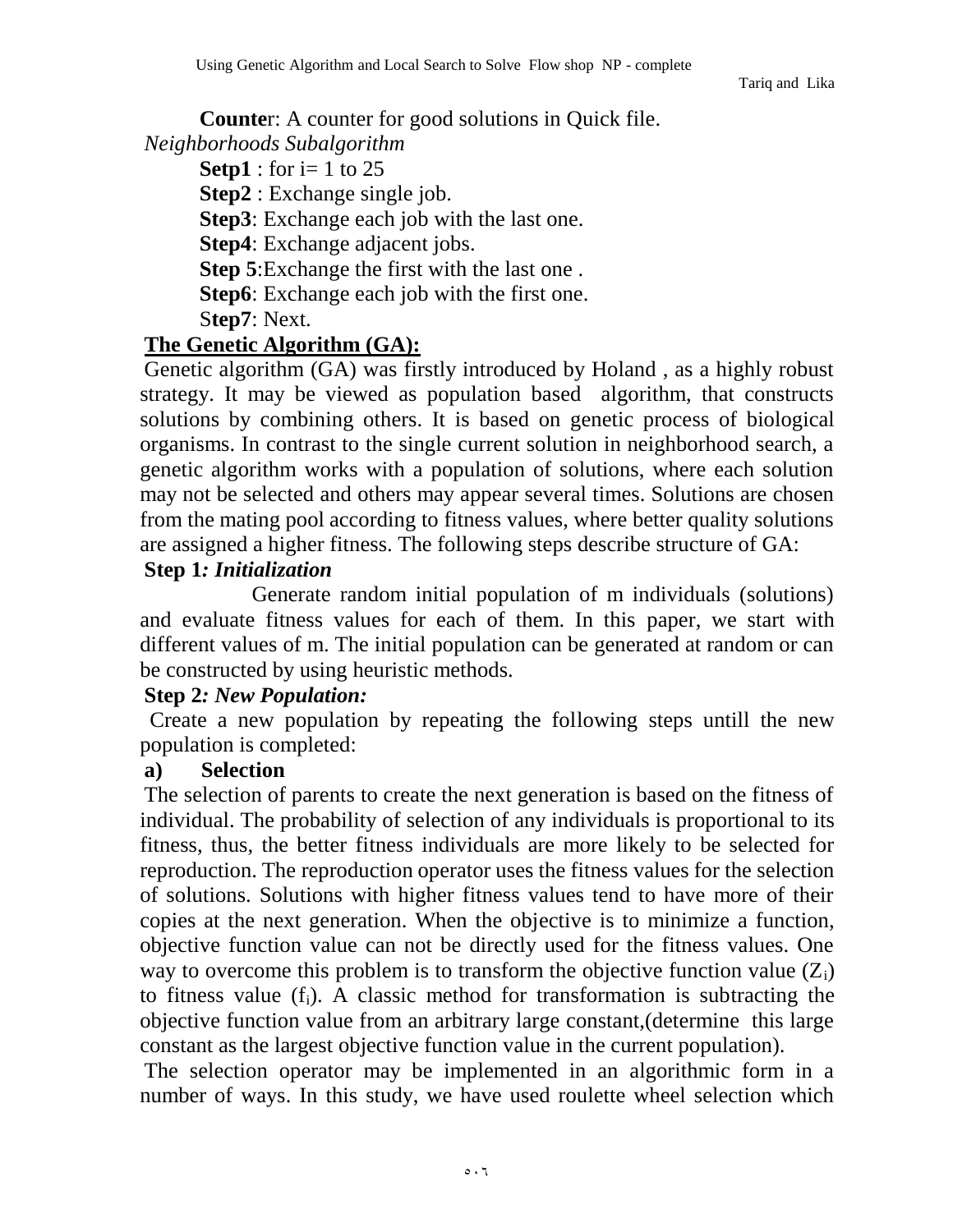assigns a probability to each individual (solution), it is computed as the proportion:

$$
Fi = \frac{fi}{\sum_{i=1}^{N} fi}
$$
, i=1,2,...,n \n
$$
1) \tag{1}
$$

Once the fitness value  $(f_i)$  are calculated, the survival of the fittest principle can be implemented by roulette wheel selection, each solution is given a space on this wheel proportional to its fitness. The probability to select a solution s is given by (1).

Clearly, fitter sequences (solutions) stand a better chance of passing through it, but it is important to note that even sequences with a very low initial fitness have some chance of getting through. This ensures that each has some chance of developing into a better sequence by subsequent breeding. Suppose a sample population of sequences has fitness function

#### **Example-1 : The problem of 4 jobs with the following data :-**

value fi as shown in the following table  $(1)$ , where

*n fi F n i* ).  $=$ <sup>1</sup> /n,  $\left[\frac{F_i}{F}\right]$  $\frac{Fi}{}$ ] the

integer number represent the number of times that the sequence appear.

| ĥ                         |   |    |    |    |
|---------------------------|---|----|----|----|
| $a_i$                     | 3 | 7  | 5  | 3  |
| $\mathbf{b_i}$            | 2 | 4  | 8  | 6  |
| $\mathbf{d}_{\mathbf{i}}$ | 6 | 20 | 15 | 22 |

 **Table -1: Description of the sequences which appear in the new population**

|            | Sequence s | $Z_i(s)$ | $fi = Z_{max}Z_i$ | $Fi = \frac{ft}{t}$<br>$\sum_{i=1}^{n}$ $\int$ | $\frac{Fi}{\overline{F}}$ | Fi<br>$\overline{\overline{F}}$ | Sequence<br>appear in nev<br>population |
|------------|------------|----------|-------------------|------------------------------------------------|---------------------------|---------------------------------|-----------------------------------------|
|            | 3,4,1,2    | 40       | 10                | 0.25                                           |                           |                                 | (3,4,1,2)                               |
|            | (3,1,2,4)  | 34       | 16                | 0.40                                           | 1.6                       |                                 | (3,1,2,4)                               |
| 3          | (2,3,4,1)  | 50       |                   | $\theta$                                       |                           |                                 | (3,1,2,4)                               |
|            | (4,3,1,2)  | 36       | 14                | 0.35                                           | 1.4                       |                                 | (4,3,1,2)                               |
| <b>Sum</b> |            | 160      | 40                |                                                |                           |                                 |                                         |
| Average    |            | 40       | 10                | 0.25                                           |                           |                                 |                                         |

i : number

 $Z_i$ : The objective function  $(C_{\text{max}} + T_{\text{max}})$  value

In fitness- proportionate selection, sequence  $(3, 1, 2, 4)$  is given probability of 40 % of being selected for each of the four positions in the new population. Thus, we expect that sequence  $(3, 1, 2, 4)$  will occupy two of the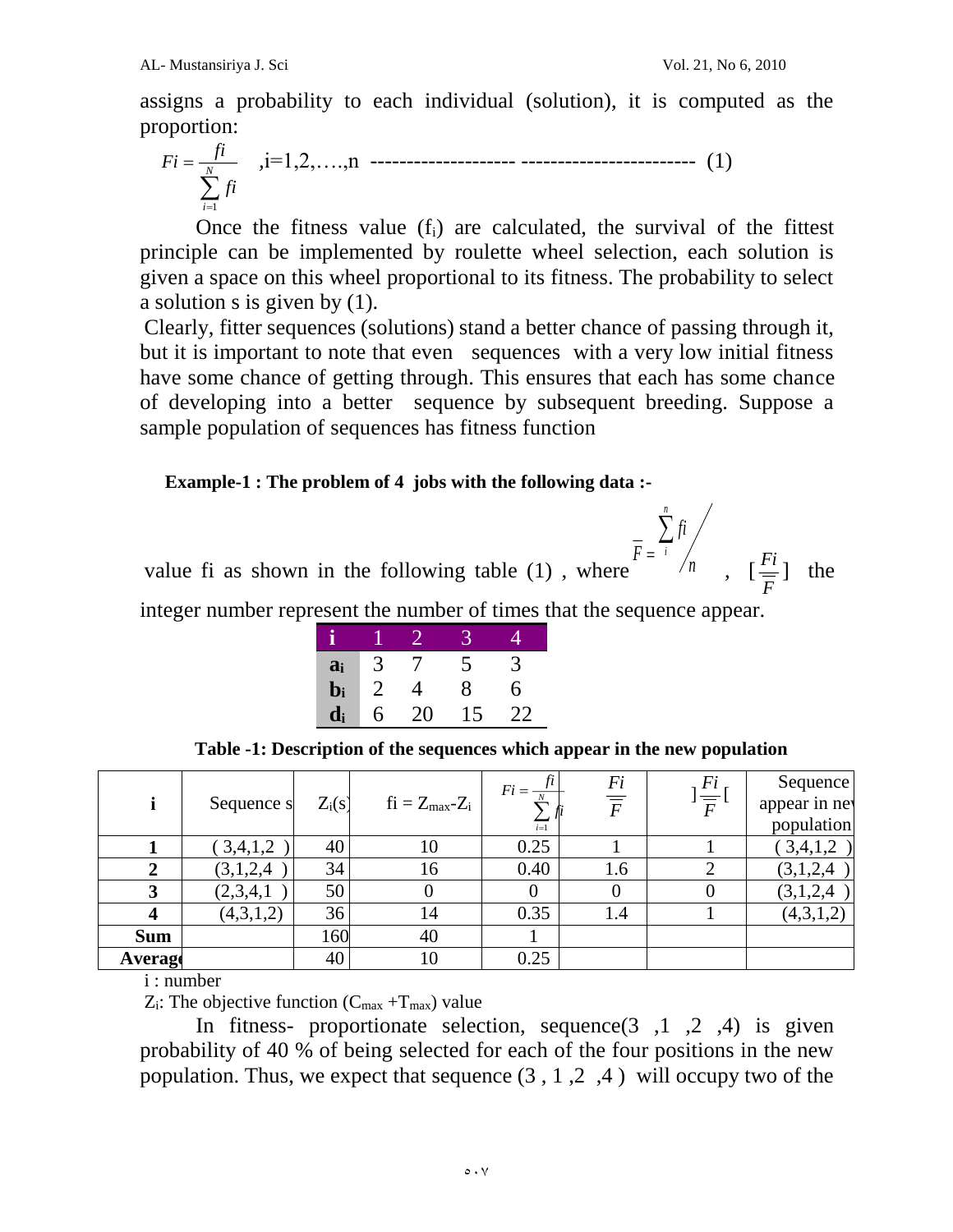four positions in the new population, while sequence  $(3,4, 1, 2)$  will occupy one of the four positions in the new population.

The corresponding weighted roulette wheel for this generation reproduction is shown in fig (1).



**Figure -1: Sample wheel is sized for the example of table(1)**

### *b***) Crossover rate**

These three different crossover rates are ( $XRT > 0.5$ ,  $XRT = 0.5$ ,  $XRT < 0.5$ ). Results comparing the performances of the different crossover rates are given in table (2). It is clear from table (2) and Fig.(2) that  $XRT > 0.5$ is the best one. Where the \* indicate that the problem has the best solution in Table (2).

|                              | Table -2: Comparative computational results of the different crossover |
|------------------------------|------------------------------------------------------------------------|
| rate and for some value of n |                                                                        |

|     | <b>Crossover Rate of GA</b> |             |                    |  |  |  |
|-----|-----------------------------|-------------|--------------------|--|--|--|
| n   | $\text{XRT} < 0.5$          | $XRT = 0.5$ | XRT > 0.5          |  |  |  |
| 10  | 68                          | 66          | $58^*$             |  |  |  |
| 20  | 142                         | 138         | $136*$             |  |  |  |
| 30  | 227                         | 222         | $221^{*}$          |  |  |  |
| 40  | 316                         | 311         | $310^*$            |  |  |  |
| 50  | 399                         | $393*$      | $393*$             |  |  |  |
| 60  | 491                         | $489*$      | 489*               |  |  |  |
| 70  | 595                         | 595         | 593*               |  |  |  |
| 80  | 705                         | $702*$      | 703                |  |  |  |
| 90  | 793                         | $791^*$     | $791$ <sup>*</sup> |  |  |  |
| 100 | 877                         | 873*        | 874                |  |  |  |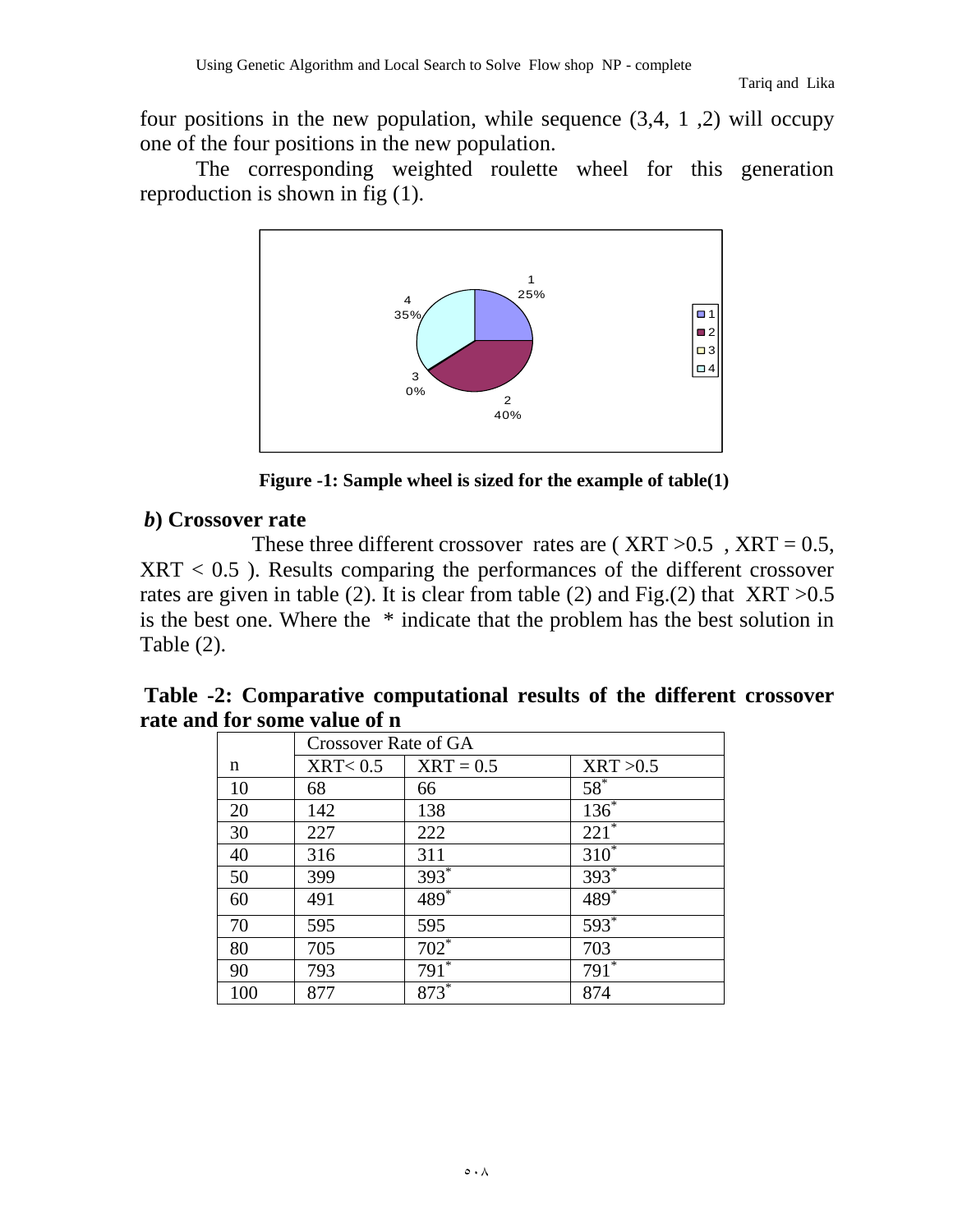

Figure -2: comparison of three different XRT,

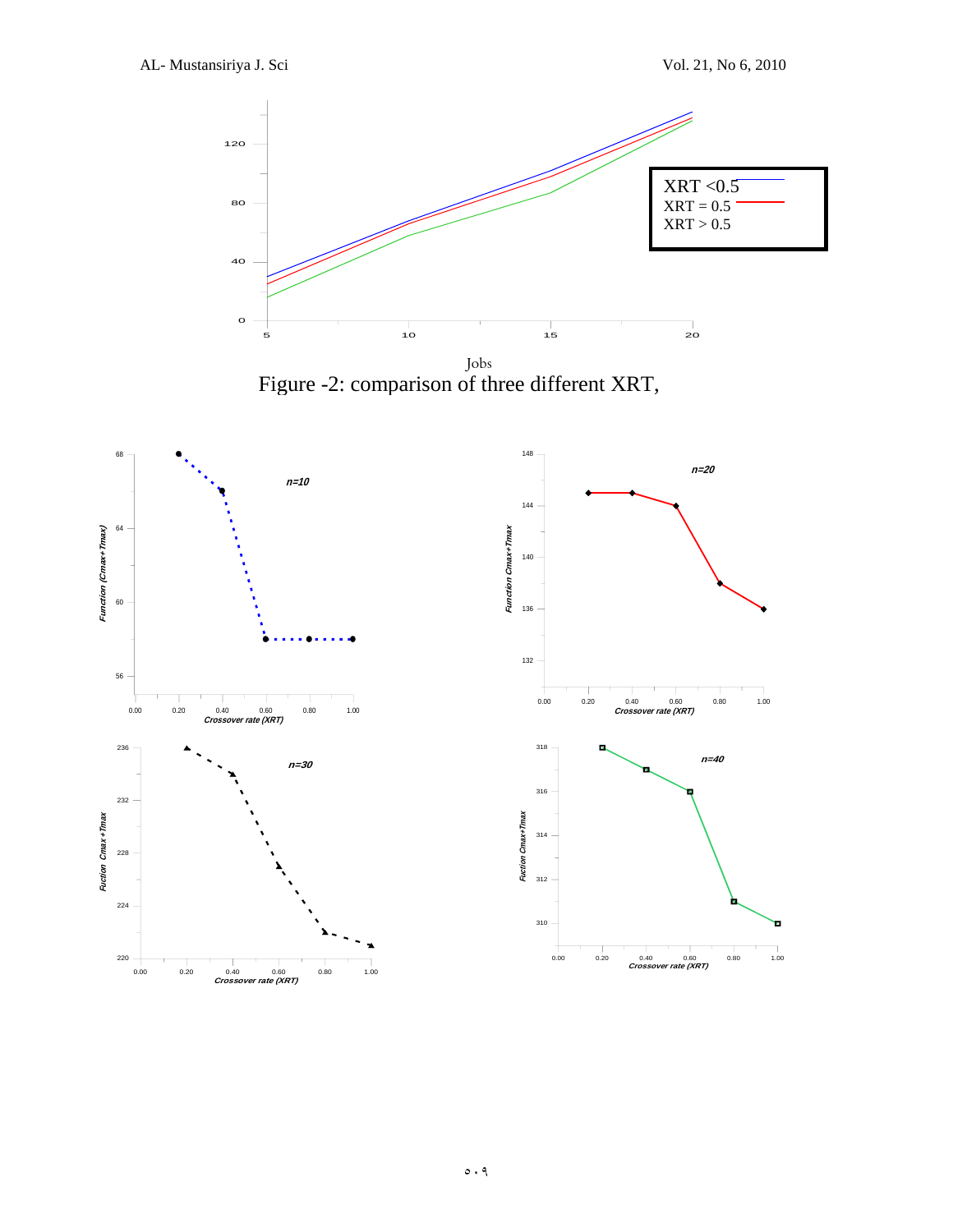Tariq and Lika



**Figure -3: Description of the crossover rates for some values of n.** 

Figure (2) shows the difference between the crossover rates(XRT) such that crossover rate  $(XRT > 0.5)$ gives the best sequence(gen) for most of the time of the cases. Figure (3) shows that crossover rate (XRT) works for some values of n,( n=10 , n=20 ,n=30 and n=40 ).The results show that when a crossover rate gives the best sequence (gen) then all the rates after this rate give the same sequence.

#### **c) PBX crossover operator**

In this step we used position based crossover (PBX) to generate the new population, to find the optimal solution or near optimal solution. Table (3) shows the results for (PBX) for example (1).

Example (2): Consider again the problem of 4 jobs with data given in example (1).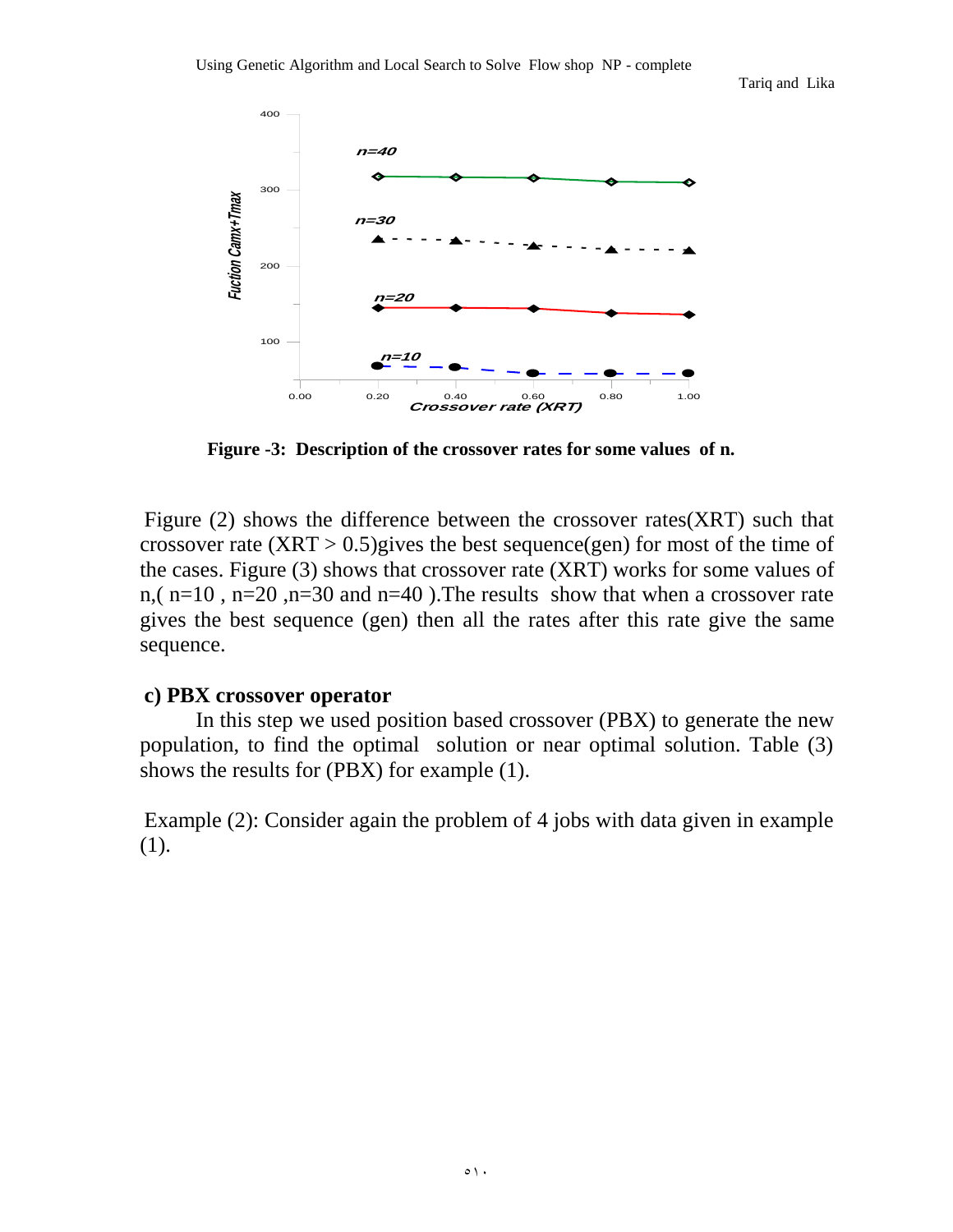| <b>Sequence</b><br>appear in new<br>population | <b>PBX</b> | Objective<br>value<br>Z(s) | $fi = Z_{max}Zi$ | fi<br>$Fi =$<br>$\angle f^{i+}$<br>$i=1$ | $\frac{Fi}{\overline{F}}$ | $\frac{Fi}{\overline{F}}$ |
|------------------------------------------------|------------|----------------------------|------------------|------------------------------------------|---------------------------|---------------------------|
| (3,4,1,2)                                      | (3,4,1,2)  | 40                         | O                | $\bf{0}$                                 | $\bf{0}$                  | $\bf{0}$                  |
|                                                |            |                            |                  |                                          |                           |                           |
| (3,1,2,4)                                      | (4,1,3,2)  | 28                         | 12               | 0.63                                     | 2.52                      | 3                         |
| (3,1,2,4)                                      | (4,1,2,3)  | 37                         |                  | 0.16                                     | 0.63                      |                           |
| (4,3,1,2)                                      | (4,3,1,2)  | 36                         | $\boldsymbol{4}$ | 0.21                                     | 0.84                      |                           |
| <b>Sum</b>                                     |            | 141                        | 19               |                                          |                           |                           |
| Average                                        |            | 35.25                      | 4.75             | 0.25                                     |                           |                           |
| minimum                                        |            | 28                         |                  |                                          |                           |                           |

**Table -3: Description of the processes of GA for finding solutions**

## **d) Mutation Operator:**

This operator should alter a solution (sequence ) only slightly. The mutation operator is applied to perturb some of these new solutions. Hence it is clear that a small modification in the solution will result in a small deviation of its fitness value only.

### **Step 3 : Termination**

The GA procedure stops when a fixed number of generations (or iterations) are executed here 1000 iterations. This means that the GA procedure continues until the population is converged to a good, if not optimal solution to our problem (P).

### **Local Search methods**

Local search is a family of methods that iteratively search through the set of solutions. Starting from initial solution, a local search procedure moves from one feasible solution to a neighboring solution until some stopping criteria are met the choice of a suitable neighborhood functions has an important influence on the performance of local search.

## **Adjacent Pairwise Interchange Method (APIM)**

This (APIM) depends on interchange elements (jobs) at positions (i) and  $(i+1)$  of a given sequence ,  $(i=1, \ldots, n-1)$  (9). The following steps describe this method:

### **1-Initialization:**

To obtain an initial current solution jobs are ordered according to Johnson rule (J.R), by sequencing job i with ( $a_i \leq b_i$ ) first in nondecreasing other of  $a_i$  followed by the remaining jobs i with ( $a_i > b_i$ ) sequenced in non- increasing order of  $b_i$  (i= 1,…,n) to obtain the current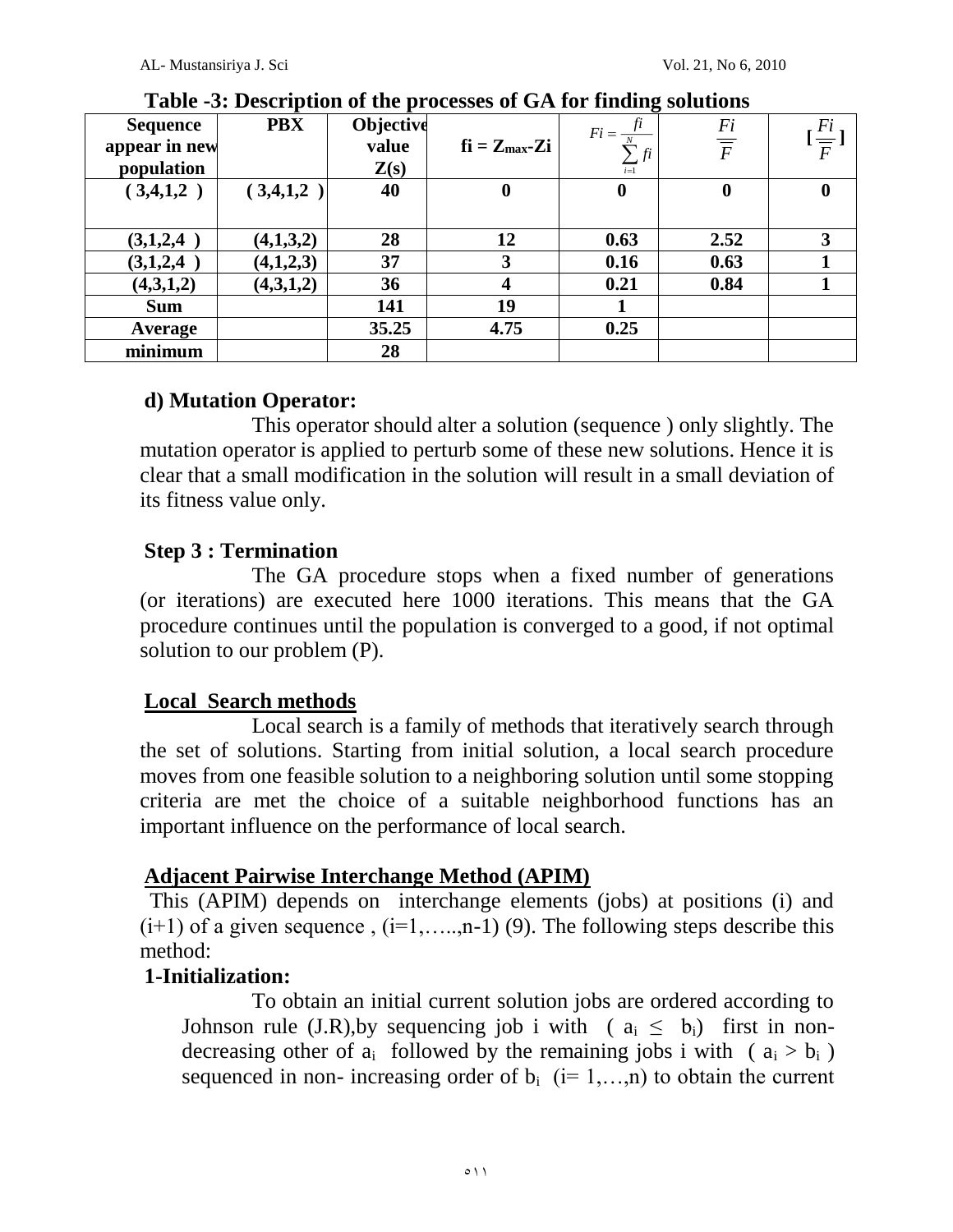sequence  $\sigma = (\sigma(1), \ldots, \sigma(n))$ , with its objective function value (UB), where  $UB = C_{max} + T_{max}$ .

### **2-Neighbor Generation :**

In order to improve the sequence  $\sigma$ , the position of two adjacent jobs  $\sigma(i)$ , σ (i+1), (1≤ i ≤n-1) are transposed. Hence a new sequence σ<sup>'</sup> is obtained with its objective function  $UB' = C_{max} + T_{max}$ .

### **3-Evalution :**

If the improvement is made (i.e  $UB' < UB$ ) then, the two jobs are left in their new positions. On the other hand, the two jobs are replaced in their original positions. The procedure is then repeated from step (2) and other possibilities are considered in a similar way.

#### **4-Termination Step:**

The method is terminated when all possibilities are considered for adjacent jobs  $\sigma(i)$ ,  $\sigma(i+1)$ ,  $(i=1,...,n-1)$ , without making any improvement.

### **Descent Method (DM)**

This method is a simple form of local search methods. It can be executed as follows:

### **1- Initialization:**

In this step, the feasible solution  $\sigma = (\sigma(1), \ldots, \sigma(n))$  obtained from Johnson rule (J.R) , is chosen to be the initial current solution for descent method, with its objective function value (IUB).

### **2- Neighbor Generation***:*

In this step, a feasible neighbor  $\sigma' = (\sigma'(1),...,\sigma'(n))$  of the current solution is generated by choosing randomly two jobs from  $\sigma$  in the first time, (not necessarily adjacent) and transpose their positions, and a feasible neighbor is also generated by choosing randomly a block of jobs from  $\sigma$  at the second time , and transpose their positions, for each case calculate the function values and the minimum value is denoted by (CUB).

### **3- Acceptance Test:**

Now consider the test whether to accept the move from  $\sigma$  to  $\sigma'$  or not, as follows:

 $(a)$  If

CUB < IUB : then  $\sigma'$  replace  $\sigma$  as the current solution and we set IUB = CUB, and go to step (2) (Neighbor generation ).

(b) Other

wise (i.e. IUB  $\leq$  CUB):  $\sigma$  is retained as the current solution, and go to step 2.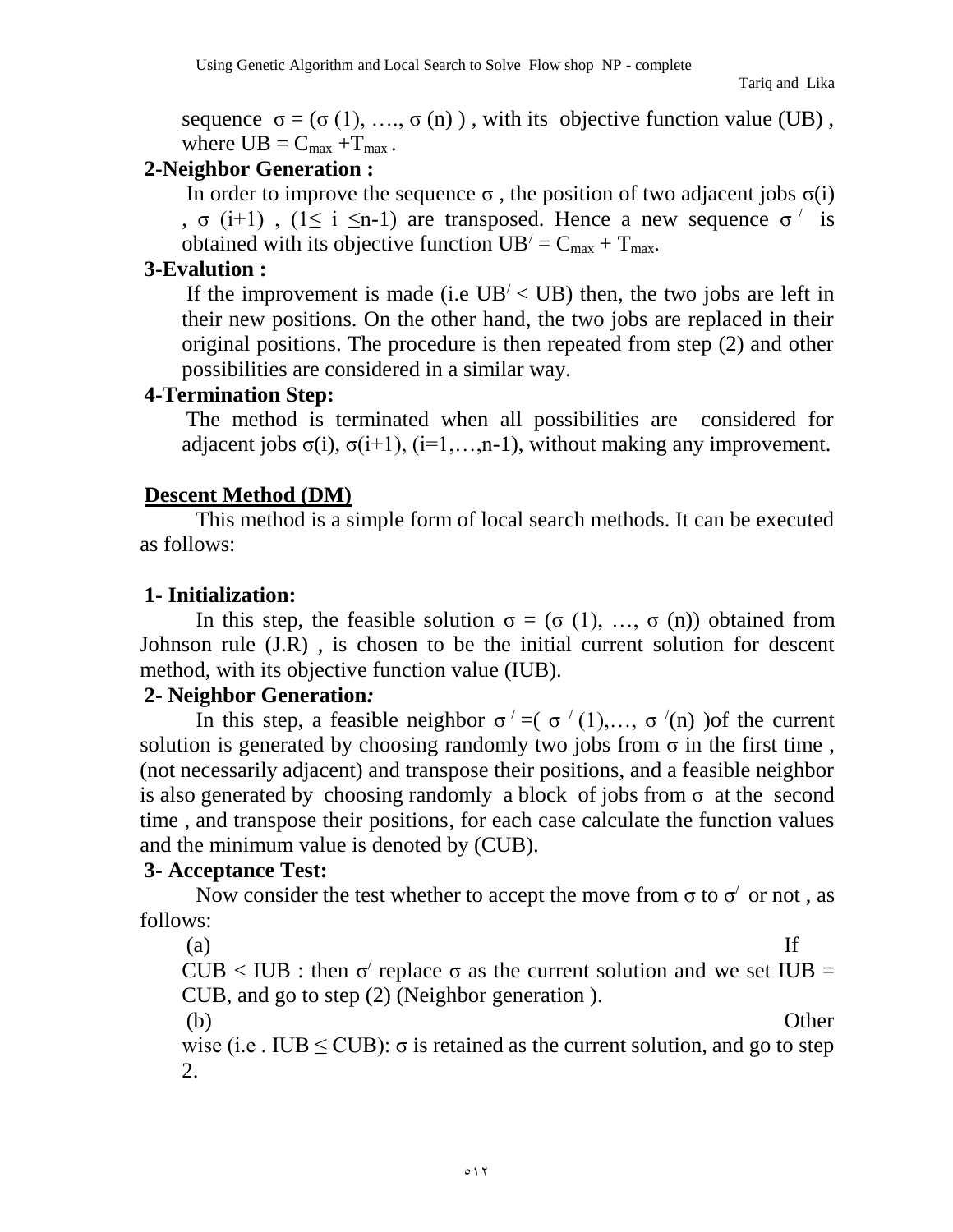**4-Termination Test:** Repeat step (2), and other possibilities are considered in a similar way. The DM terminates if no neighbor provides an improved objective function value, in which case the current solution IUB is a local minimum.

### **The Simulated Annealing Method(SAM):**

It is well known that in SAM, improving and neutral moves are always accepted, while deteriorating moves are accepted by a controlled probability  $(10).$ 

The following steps describe SAM.

### **1-Initialization:**

The same technique described in DM is used to obtain an initial current solution  $\sigma = (\sigma(1), \ldots, \sigma(n))$  and IUB.

### **2-Neighbour Generation:**

A feasible neighbor of the current solution  $\sigma$  is generated by choosing randomly two jobs  $\sigma(i)$ ,  $\sigma(j)$  such that  $(1 \le i \le n)$   $(1 \le j \le n)$  not necessary adjacent and transpose their positions and compute the function value for this neighbor to be (CUB).

### **3-Acceptance Test:**

In this step, the difference value between the current initial solution IUB and the new value CUB,  $\Delta$  = CUB-IUB is calculated, then evaluated as follows:

a) If  $(\Delta < 0)$ : then (CUB) is accepted as the new current solution, and set  $IUB = CUB$  and go to step 2

b) If ( $\Delta > 0$ ) : (CUB) is accepted with P( $\Delta$ ) = exp (- $\Delta/t$ ), which is the probability of accepting a move, which results in an increase of  $\Delta$  in the objective function value, where t is a parameter known as the temperature and is usually set to large (i.e . the probability of accepting a worse solution is high) in the beginning of the search, and gradually decreases as the search proceeds.(11)

Let (it) denotes the number of iterations that are considered. Where at each iteration i,  $1 \le i \le i$  a temperature  $t_i$  is derived from the following recursive formula, described by Anderson *et a*l. (12).

 $t_i = t_{i-1} / (1+B*t_i)$  *i*=2,…*.,it Where: B=(t1-1)/(it\*ti-1); t1=10 and it =1000* 

### **4-Termination Test:**

After one thousand iterations the algorithm terminates at a feasible solution (SUB).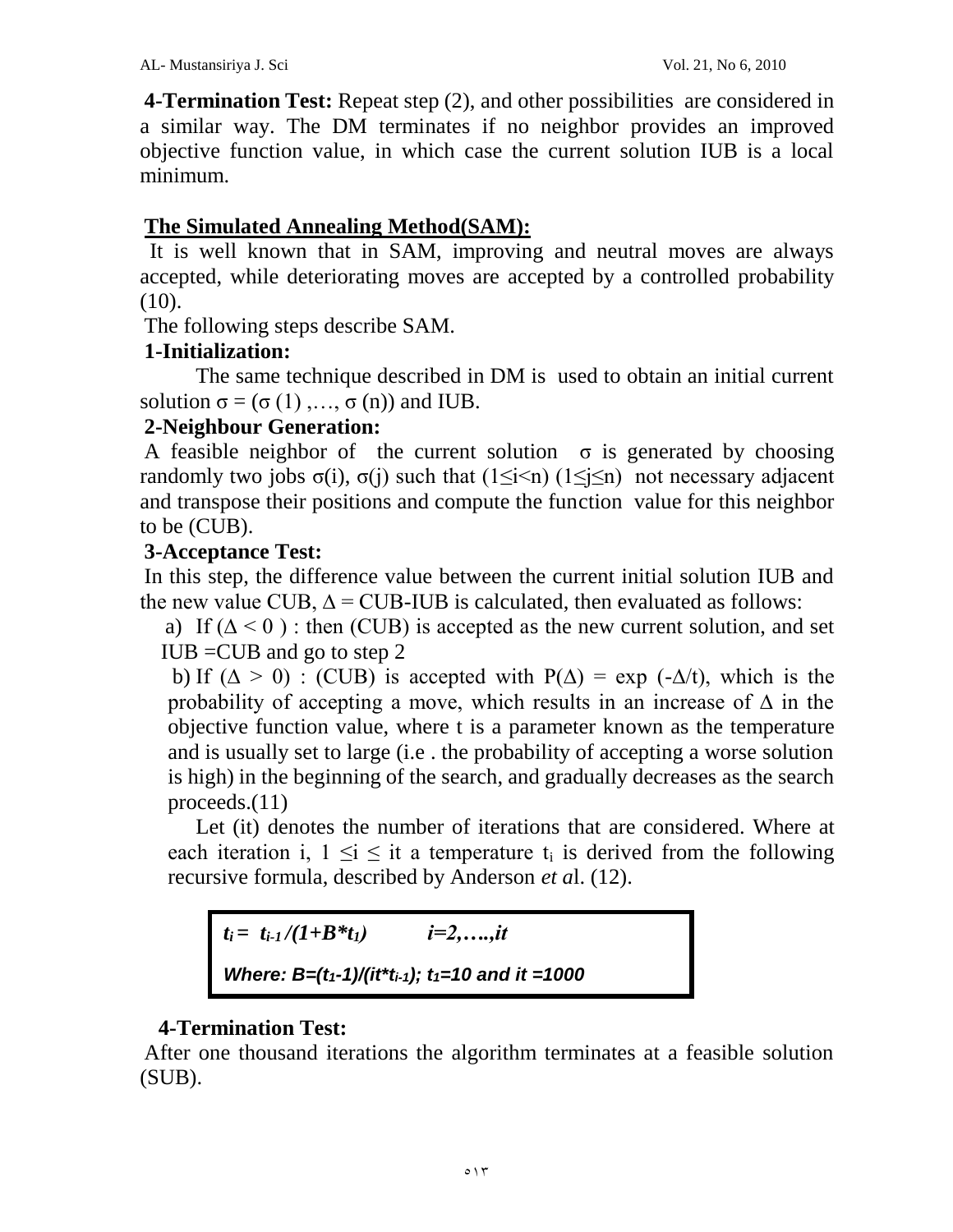# **Test problems**

In selecting test problems, one important goal is to create problem instances that are representatives of the general problem class. We generated the test problems with value of n (10,20,30,40,50,60,70,80,90,100,150,200). When comparing the performance of algorithms, it is important to test them on a range of problem instances. The main characteristic of an instance of our scheduling problem is its size , as measured by numbers of jobs n. Our test problems were generated as follows: (13). The processing times **a<sup>i</sup>** and **b<sup>i</sup>** in the test problems were randomly sampled from a uniform distribution on the integers defined on (1,10), and due dates were generated from the uniform distribution on  $[(1-TF-RDD/2)$  sp,  $(1-TF+RDD/2)$  sp  $]$  such that

$$
sp = \sum_{i=1}^{n} Ci
$$
 where  $C_i = (a_i + b_i)/2$ , TF= 0.2, 0.4, RDD = 0.2, 0.4, 0.6, 0.8, 1

Five test problem were created for some contributions of TF and RDD.

# **1. Initial Solutions**

The sequence which is obtained by using Johnson' s rule (J.R) can be used as an initial solution for adjacent pairwise interchange method(APIM) , descent method (DM) and simulation annealing method (SAM) as well as in the new heuristic method (NHM). But in genetic algorithm we generate old population randomly. Also J.R. is used to generate upper bound (UB) on the optimal solution for our problem.

If such constructive methods can produce initial solutions of sufficiently high quality, then the need for local search methods, with their heavier computational requirements, is reduced.

## **2. Comparison between the optimal (BAB) solution and the new heuristic method (NHM)**

This section shows the efficiency of the new heuristic method given in section (4) and compares it with optimal solution obtained by BAB algorithm for each test problem.

An optimal solution for each test problem (with  $n \le 30$ ) is obtained by BAB algorithm, these optimal solution values are used to assess the quality of solutions generated by the new heuristic methods. For our BAB algorithm, whenever a problem was not solved within a time of 6000 second, computation was bounded for that problem (11). Since the BAB algorithm can not generate optimal solutions using reasonable limits on computation time for test problems (with  $n > 30$ ). In this case, the new heuristic method (NHM) is used to obtain the best solution value and forms the basis for comparison. It should be noted that this (NHM) for  $n=80$  and  $n=100$ , also sometimes a large a mount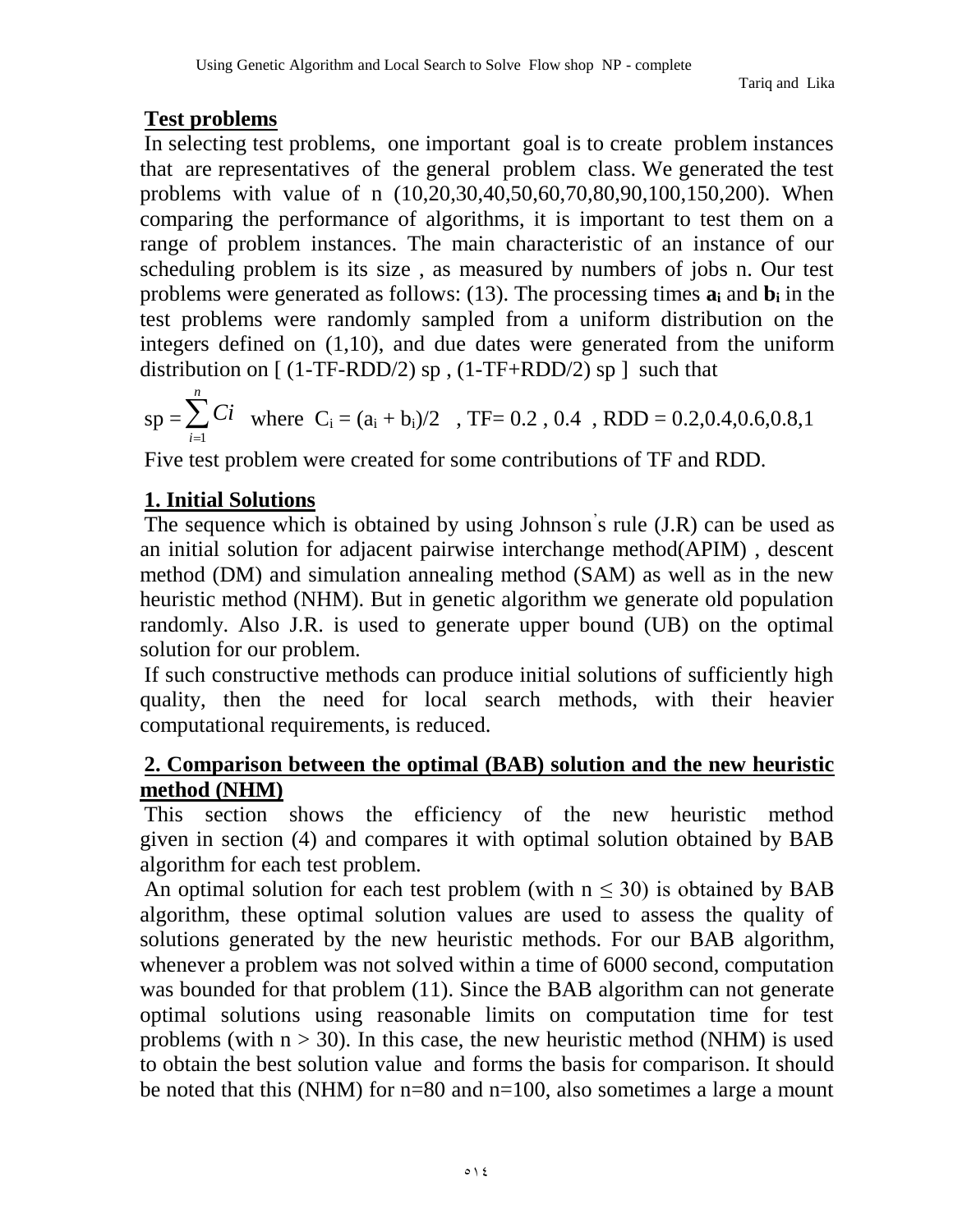of time is needed to give good solutions. Table (4) gives the results of comparison between BAB and the new heuristic method (NHM). Also table (4) shows the results for lower and upper bounds for our problem. It is clear from table (4) that the results show that the new heuristic method NHM have the exact value of the optimal for 18 of the 20 test problems.

| $\mathbf n$ | N <sub>o</sub> | <b>UB</b> | LB  | <b>BAB</b> | <b>NHM</b> | CT of NHM |
|-------------|----------------|-----------|-----|------------|------------|-----------|
|             | $\mathbf{1}$   | 35        | 24  | 29         | 29         | 0.3       |
|             | $\overline{2}$ | 31        | 21  | 27         | 27         | 0.21      |
| 5           | 3              | 31        | 20  | 28         | 28         | 0.13      |
|             | $\overline{4}$ | 40        | 26  | 35         | 35         | 1.2       |
|             | 5              | 56        | 37  | 43         | 43         | 0.3       |
|             | $\mathbf{1}$   | 60        | 49  | 50         | 50         | 1.33      |
|             | $\overline{2}$ | 81        | 64  | 69         | 69         | 1.50      |
| 10          | 3              | 77        | 60  | 67         | 67         | 1.54      |
|             | $\overline{4}$ | 102       | 66  | 73         | 73         | 1.65      |
|             | 5              | 73        | 58  | 66         | 66         | 1.23      |
|             | $\mathbf{1}$   | 110       | 91  | 91         | 91         | 3.25      |
|             | $\mathbf{2}$   | 142       | 113 | 118        | 118        | 5.13      |
| 15          | 3              | 128       | 92  | 97         | 97         | 5.2       |
|             | $\overline{4}$ | 149       | 114 | 123        | 123        | 3.25      |
|             | 5              | 104       | 79  | 89         | 89         | 4.25      |
|             | $\mathbf{1}$   | 126       | 112 | 121        | 121        | 15.3      |
| 20          | $\mathbf{2}$   | 159       | 118 | 124        | 126        | 12.3      |
|             | 3              | 193       | 132 | 143        | 143        | 14.42     |
|             | $\overline{4}$ | 176       | 128 | 128        | 128        | 15.33     |
|             | 5              | 190       | 132 | 148        | 152        | 11.22     |

**Table -4: Comparative Computational Results**

No: test problem number , n : Number of jobs

UB: Upper bound , LB: Lower bound

BAB: Branch and bound algorithm , NHM: New heuristic method

CT: computation time (in seconds)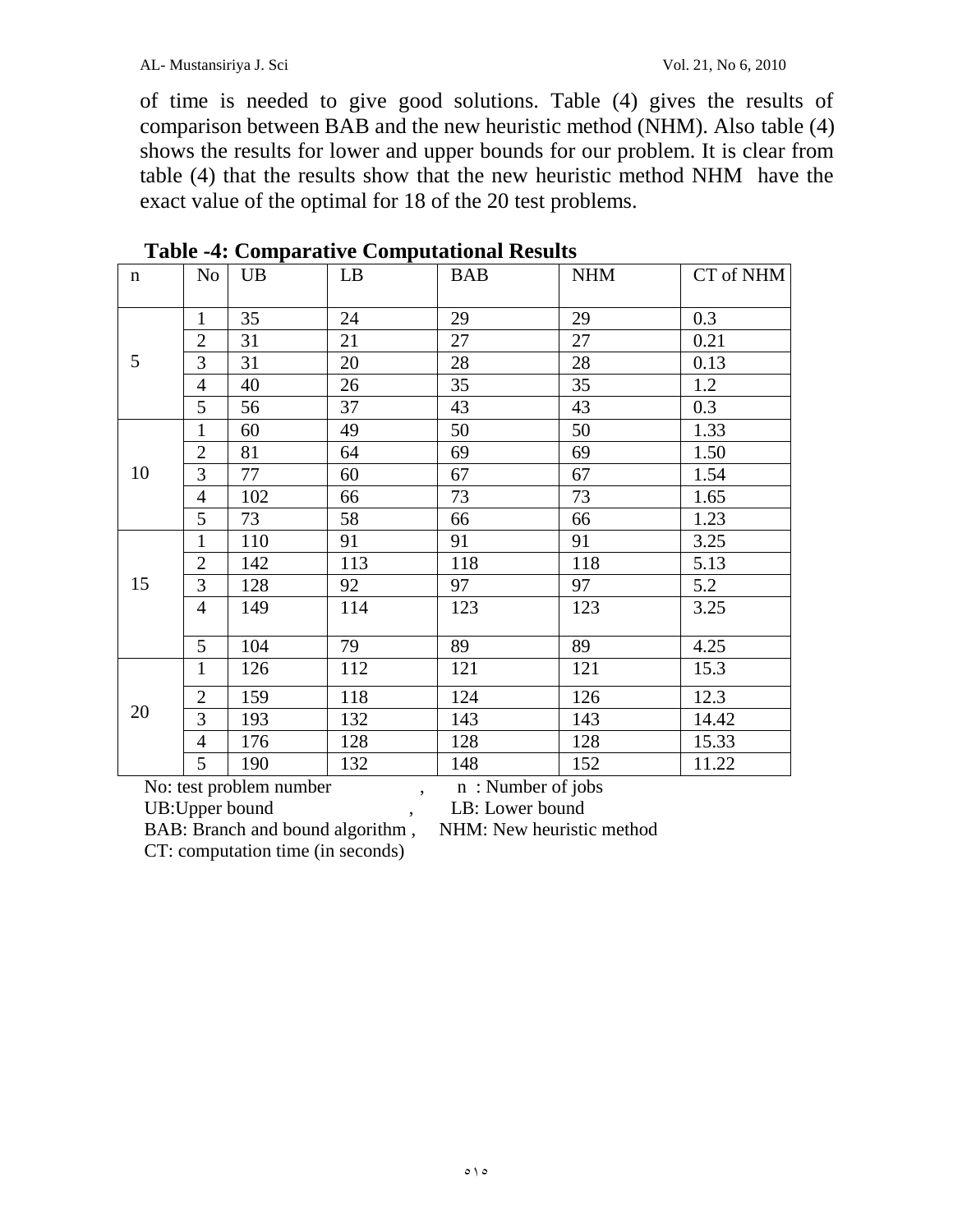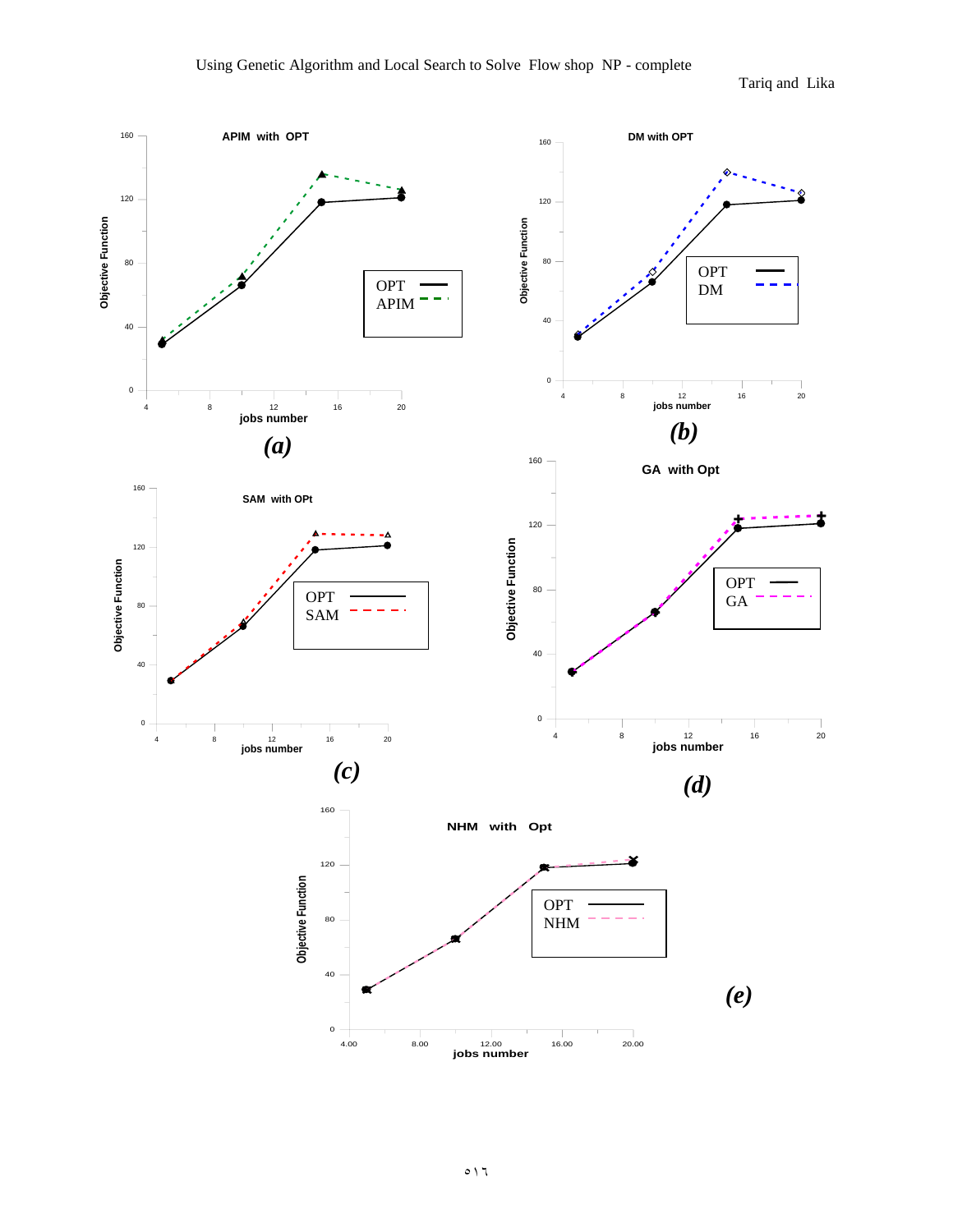

**Figure -4:for (a, b, c ,d and e) shows each local search heuristic , Optimal and comparing between them**

### **3. Comparative Computational Results**

In this section, we shall report on the computational experience with different local search heuristic methods. For the methods (adjacent parwise interchange method (APIM), descent method (DM), simulated annealing method(SAM), genetic algorithm (GA) and the new heuristic method (NHM) that have been described in this paper, we present a table of results which shows the importance of each method. Table (5) shows that the (NHM) gives the best results than all the other heuristic methods but with longer time, while, the genetic algorithm GA gives the second better value after (NHM) with shorter time. Table (5 ) describes the comparison between the local search heuristic methods, the upper and lower bounds. Table (5) Compares the computational results.

| Number of jobs | Upper bound | Lower bound | <b>API</b> | <b>DM</b> | <b>SAM</b> | <b>GA</b> | <b>NHM</b> |
|----------------|-------------|-------------|------------|-----------|------------|-----------|------------|
| 10             | 70          | 52          | 66         | 68        | 62         | 58        | 58         |
| 20             | 156         | 129         | 150        | 140       | 142        | 136       | 135        |
| 30             | 238         | 211         | 231        | 226       | 226        | 221       | 220        |
| 40             | 325         | 289         | 317        | 316       | 313        | 310       | 301        |
| 50             | 411         | 379         | 407        | 396       | 396        | 393       | 390        |
| 60             | 505         | 471         | 501        | 494       | 491        | 489       | 485        |
| 70             | 613         | 570         | 602        | 598       | 597        | 593       | 592        |
| 80             | 719         | 633         | 712        | 706       | 707        | 703       | 700        |
| 90             | 803         | 758         | 800        | 794       | 795        | 791       | 788        |
| 100            | 885         | 849         | 879        | 877       | 877        | 874       | 870        |
| 125            | 1122        | 1076        | 1115       | 1119      | 1115       | 1106      | ---        |
| 150            | 1363        | 1311        | 1349       | 1353      | 1350       | 1346      | ---        |
| 175            | 1616        | 1539        | 1601       | 1613      | 1599       | 1596      | ---        |
| 200            | 1833        | 1778        | 1819       | 1823      | 1822       | 1817      | ---        |

**Table -5: Comparative Computational Results**